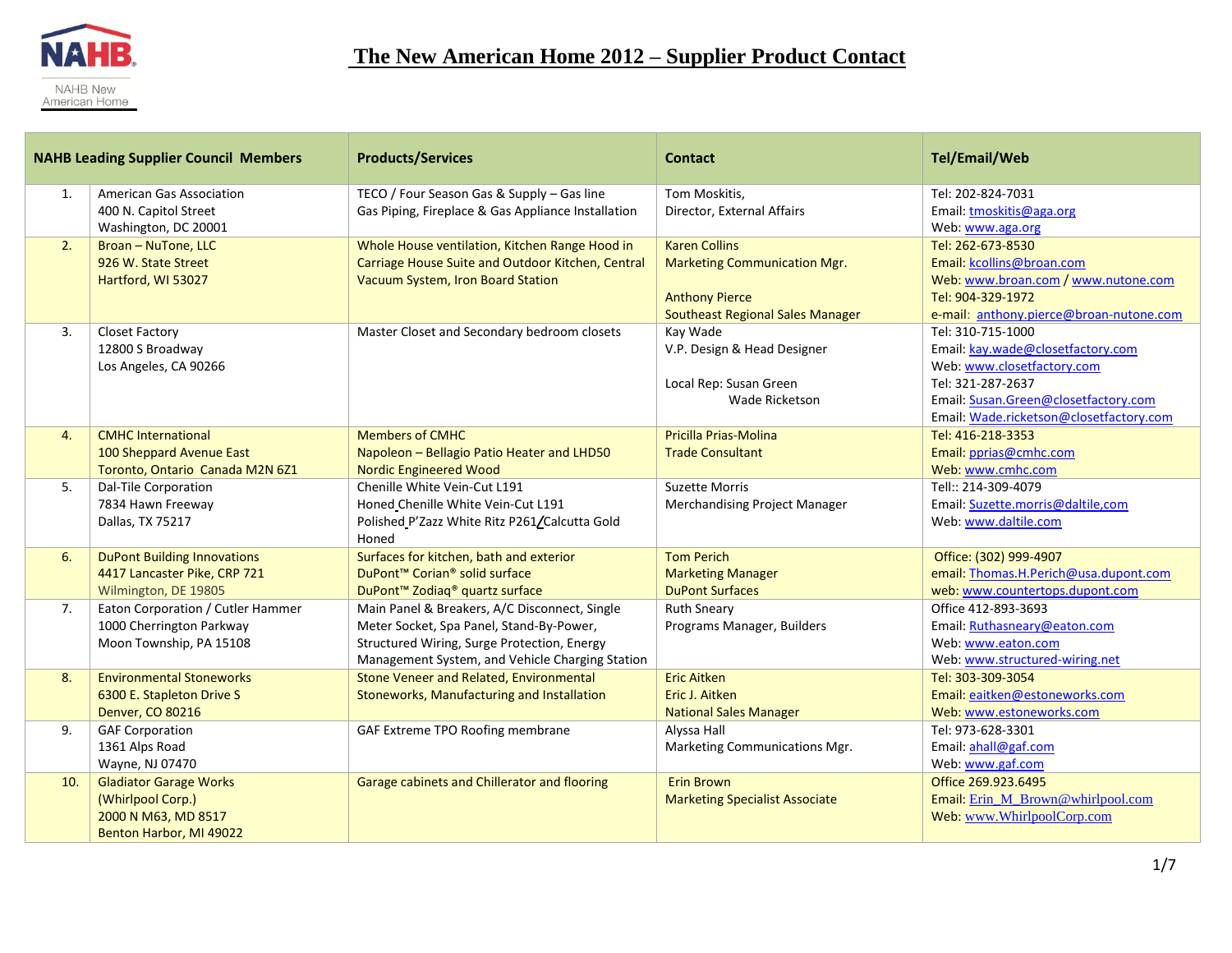| 11. | <b>BSH Home Appliances Corporation</b> | GAGGENAU                                            | Joey Vazquez,                          | Tel: 877-442-4436 / 407-929-1765    |
|-----|----------------------------------------|-----------------------------------------------------|----------------------------------------|-------------------------------------|
|     | 3901 Lake Mirage Blvd.                 | Built-In Coffee/Espresso Maker                      | <b>Builder Region Sales Manager</b>    | Email: Joey.Vazquez@BSHG.com        |
|     | Orlando, FL 32817                      |                                                     |                                        | Web: www.gaggenau.com               |
| 12. | HANLEY-WOOD, LLC:                      | <b>BUILDER Magazine</b>                             | <b>Denise Dersin</b>                   | Tel: 202.736.3341                   |
|     | One Thomas Circle, NW, #600            |                                                     | Editor                                 | Email: ddersin@hanleywood.com       |
|     | Washington, DC 20005                   |                                                     |                                        | Web: www.builderonline.com          |
| 13. | Hearth Patio & Barbeque Association    | R H Peterson Company Fire places - Gas Logs /       | Leslie Wheeler                         | Office (703) 522-0086               |
|     | 1907 N. Moore Street                   | Town and Country Fireplaces                         | Director of Communication              | Email: wheeler@hpba.org             |
|     | Arlington, VA 22209                    |                                                     |                                        | Web: www.hpba.org                   |
| 14. | Icynene Inc.                           | Spray Foam insulation and air barriers              | Bryan GencherMarketing Manager         | Office 905-363-4040                 |
|     | 6747 Campobello Road                   |                                                     |                                        | Email: bgencher@icynene.com         |
|     | Mississauga Ontario Canada             |                                                     |                                        | Web: www.icynene.com                |
| 15. | InSinkErator                           | Garbage disposals, hot water dispensers, water      | Janelle Mattern                        | Tel: 425-306-4054                   |
|     | 5300 NE 2 <sup>nd</sup> Court          | chiller                                             | NW Regional Sales Manager              | Email: Janelle.Mattern@emerson.com  |
|     | Renton, WA 98059                       |                                                     |                                        | Web: www.insinkerator.com           |
| 16. | Jeld-Wen, Inc.                         | Interior doors and exterior swing doors, main       | <b>Scott Whitmore</b>                  | Tel: 541-850-2606                   |
|     | 3737 Laokeport Blvd.                   | entry doors.                                        | Vice President, Marketing Dept.        | Email: scottwh@jeld-wen.com         |
|     | Klamath Falls, OR 97601                |                                                     | <b>Dean Scheffler</b>                  | Tel: 352-429-5701                   |
|     |                                        |                                                     | <b>Dealer Sales Representative</b>     | Email: deansc@jeld-wen.com          |
|     |                                        |                                                     |                                        | Web: www.jeld-wen.com               |
| 17. | Jenn-Air - Whirlpool Corporation       | Kitchen Appliances and range hood                   | Ed Lindner                             | Tel: 360-802-2599                   |
|     | 2620 Perry Court                       |                                                     | N. Pacific Division Director/          | Email: www.lindnes@whirlpool.com    |
|     | Enumclaw, WA 98022                     |                                                     | Trade Relations Mgr.                   | Web: www.insideadvantage.com        |
| 18. | Kohler                                 | Plumbing fixtures, Plumbing Faucets, all Kohler     | <b>Wally, Schwartz</b>                 | Tel: 847-734-1777                   |
|     | 444 Highland Drive                     | products - Product donation                         | <b>Director, Building Group</b>        | Email: Walter.schwartz@kohler.com   |
|     | Kohler, WI 53044                       |                                                     | <b>Debbie Richter</b>                  | Tel:: 920-457-4441                  |
|     |                                        |                                                     | <b>Sr. Project Coordinator</b>         | Email: Debbie.richter@kohler.com    |
|     |                                        |                                                     |                                        | Web: www.kohler.com                 |
| 19. | Lennox Industries                      | XP21 Heat Pump/HVAC - 19 Seer with solar panels     | Scott Curtis, Manager, Residential New | Tel: 972-497-7705                   |
|     | 2100 Lake Park Blvd                    | CBX32MV Air Handler / ERV3-200                      | Construction                           | Email: scott.curtis@LennoxInd.com   |
|     | Richardson, TX 75080                   | Comfortsense 7000 Touchscreen Thermostat            |                                        | Web: www.lennoxind.com              |
|     |                                        | Humiditrol - Whole home dehumidification            |                                        |                                     |
| 20. | The Lubrizol Corporation               | FlowGuard Gold Plumbing and BlazeMaster fire        | <b>Joey Glassco</b>                    | Tel: 216-447-6238                   |
|     | 9911 Brecksville Road                  | suppression piping                                  | <b>Business Manager</b>                | Email: joey.glassco@lubrizol.com    |
|     | Cleveland, OH 44141                    |                                                     | <b>Anthony Spencer</b>                 | Tel: 678-863-3678                   |
|     |                                        |                                                     | <b>Lubrizol Advanced Materials</b>     | Email: Anthony.Spencer@Lubrizol.com |
|     |                                        |                                                     |                                        | Web: www.lubrizol.com               |
| 21. | <b>Lutron Electronics</b>              | Lutron light control products range from individual | Eric Anderson                          | Tel: 484-809-3867                   |
|     | 7200 Suter Road                        | dimmers to total light management systems that      | National Sales Manager, Residential    | Email: eanderson@lutron.com         |
|     | Coopersburg, PA 18036-1299             | control entire building complexes                   | Joe Breese                             | Tel: 888-588-7661                   |
|     |                                        |                                                     |                                        | Email: <i>jbreese@lutron.com</i>    |
|     |                                        |                                                     |                                        | Web: www.lutron.com                 |
| 22. | <b>MAYTAG (Whirlpool Corporation)</b>  | <b>Front Load Laundry</b>                           | <b>Ed Lindner</b>                      | Tel: 360-802-2599                   |
|     | 2620 Perry Court                       |                                                     | N. Pacific Division Director/          | Email: www.lindnes@whirlpool.com    |
|     | Enumclaw, WA 98022                     |                                                     | <b>Trade Relations Mgr.</b>            | Web: www.insideadvantage.com        |
| 23. | Mohawk Industries / DalTile            | Carpet/Hardwood/laminate flooring                   | Nadia Kyzer                            | Tel: 678-355-5803                   |
|     | 508 East Morris St.                    |                                                     |                                        | Email: Nadia kyzer@mohawkind.com    |
|     | Dalton, GA 30722                       |                                                     |                                        | Web: www.mohawkind.com              |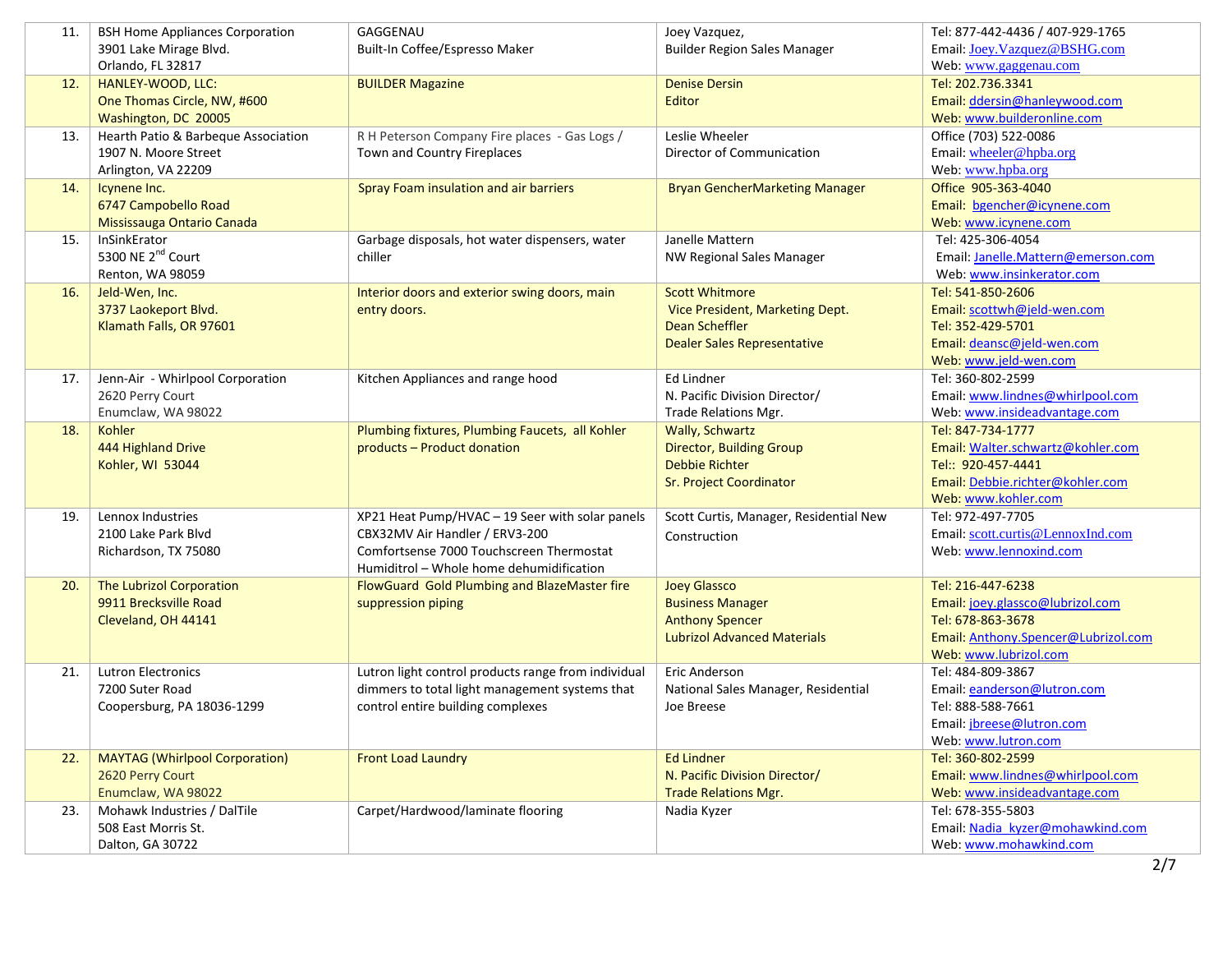| 24.                           | <b>Overhead Door Corporation</b>                     | <b>Garage Doors &amp; Installation</b>              | Kevin Jones,                              | Tel:: 469-549-7194                     |
|-------------------------------|------------------------------------------------------|-----------------------------------------------------|-------------------------------------------|----------------------------------------|
|                               | 2501 South State Highway 121                         |                                                     | <b>Brand Manager</b>                      | Kevin jones@overheaddoor.com           |
|                               | Lewisville, TX 75067                                 |                                                     |                                           | Web: www.overheaddoor.com              |
| 25.                           | <b>Pactiv Corporation</b>                            | Green Guard - Butyl Window & Door Flashing          | David DeWulf                              | Tel: 678-589-7332                      |
|                               | 2100 River Edge Parkway                              | Raindrop, Air/Water Barrier                         |                                           | Email: ddewulf@pactiv.com              |
|                               | Atlanta, GA 30328                                    |                                                     |                                           | Web: www.green-guard.com               |
| 26.                           | Phantom Mfg. (Int'l) Ltd.                            | Phantom screens and installation                    | <b>Joe Mareci</b>                         | Office: 321-206-4221                   |
|                               | 23 West Spruce Street                                |                                                     | Bldr. Developer Acct. Mgr.                | Email: jmareci@phantomscreens.com      |
|                               | Orlando, FL 32804                                    |                                                     |                                           | Web: www.phantomscreens.com            |
| 27.                           | PrintComm, Inc,                                      | <b>TNAH print material</b>                          | Brenda Poe                                | Tel: 800-935-1592                      |
|                               | 2929 Davison Street                                  |                                                     | <b>Publication Sales Manger</b>           | Email: bpoe@printcomm.com              |
|                               | Flint, MI 48506                                      |                                                     |                                           | Web: www.printcomm.com                 |
| 28.                           | <b>Progress Lighting</b>                             | <b>Energy Star Led Interior and exterior</b>        | <b>Todd Roy</b>                           | Tel: 864-678-1205                      |
|                               | 701 Millennium Blvd.                                 | lighting/Landscape lighting - Free product          | <b>Builder Sales &amp; Marketing Mgr.</b> | Email: troy@progresslighting.com       |
|                               | Greenville, SC 29607                                 |                                                     | <b>Bonnie Brashears</b>                   | Tel: 864.678.1114                      |
|                               |                                                      |                                                     | <b>Admin Assistant</b>                    | Email: bbrashears@progresslighting.com |
|                               |                                                      |                                                     |                                           | Web: www.progresslighting.com          |
| 29.                           | Rinnai                                               | Two Tankless hot water heaters                      | Nina Knight,                              | Tel: 770-632-4318                      |
|                               | 103 International Drive                              |                                                     | <b>Marketing Services Manager</b>         | Email: nknight@rinnai.us               |
|                               | Peachtree City, GA 30269                             |                                                     |                                           | Web: www.rinnai.us                     |
| 30.                           | <b>Schneider Electric</b>                            | <b>Photovoltaic Inverters</b>                       | Lin DeBeaulieu                            | Tel: 604-422-2530                      |
|                               | <b>Renewable Energies Business</b>                   |                                                     | <b>Manager, Marketing</b>                 | Email: lin.debeaulieu@schneider-       |
|                               | 3700 Gilmore Way                                     |                                                     |                                           | electric.com                           |
|                               | Burnaby, BC V5G 4M1 Canada                           |                                                     |                                           | Web: www.schneider-electric.com        |
| 31.                           | Sherwin Williams Company                             | Exterior and Interior Low VOC Paint                 | <b>Steve Revnew</b>                       | Tel: 216-566-3134                      |
|                               | 101 Prospect Avenue, NW                              |                                                     | Director of Marketing                     | Email: steve.revnew@sherwin.com        |
|                               | Cleveland, OH 44115                                  |                                                     | Terry Makowski                            | Email: tgmakowski@sherwin.com          |
|                               |                                                      |                                                     | <b>Director Trade Communications</b>      | Web: www.sherwin.com                   |
| 32.                           | <b>Simpson Strong-Tie</b>                            | <b>Structural Hardware/Connectors</b>               | <b>Mike Moran</b>                         | Tel: 972-439-3084                      |
|                               | 2221 Country Lane                                    |                                                     | Vice President Builder Programs           | Email: mmoran@strongtie.com            |
|                               | McKinney, TX 75069                                   |                                                     |                                           | www.strongtie.com                      |
| 33.                           | Timberlake Cabinetry                                 | Kitchen & Bath cabinetry, Office, Laundry,          | Laura-Jo Boynton                          | Tel: 540-665-9205                      |
|                               | 3102 Shawnee Drive                                   | Entertaining, etc, Product installation, Marketing, | Marketing Communications Mgr              | Email: lboynton@timberlake.com         |
|                               | Winchester, VA 22601                                 | Portfolio Magazine                                  |                                           | www.timberlake.com                     |
| 34.                           | <b>Tyco Fire Suppression &amp; Building Products</b> | Fire Sprinkler Pipe, Fittings, Head, BlazeMaster    | <b>Alden Spencer</b>                      | Tel: 904-940-0019                      |
|                               | 232 Silver Glen Avenue                               | <b>Rapid Response</b>                               | <b>Residential Business Dev. Manager</b>  | Email: Alden.Spencer@Tycofp.com        |
|                               | Saint Augustine FL 32092                             |                                                     |                                           | Web: www.tyco.com                      |
| 35.                           | <b>Whilpool Corporation</b>                          | Laundry- Washer & Dryer                             | Ed Lindner                                | Tel: 360-802-2599                      |
|                               | 2000 US Hwy. 33N. Admin Bldg.                        | Main Kitchen - Compact WFC                          | N. Pacific Division Director/             | Email: www.lindnes@whirlpool.com       |
|                               | Benton Harbor, MI 49022                              | 7500VW/WED7500VW                                    | Trade Relations Mgr.                      | Web: www.insideadvantage.com           |
|                               |                                                      | Master Suite - Vantage WTW7990XG/WED7990XG          |                                           |                                        |
| <b>Accompanying Suppliers</b> |                                                      | <b>Products/Services</b>                            | <b>Contact</b>                            | <b>Tel/Email/Web</b>                   |
|                               |                                                      |                                                     |                                           |                                        |
| 1.                            | <b>ACME Glass</b>                                    | Glass Balustrade interior/exterior                  | Christian Basso, Sales                    | Tel: 407-841-8488                      |
|                               | 20 N. Nashville Avenue                               |                                                     |                                           | Email: acmeglass@bellsouth.net         |
|                               | Orlando, Florida 32805,                              |                                                     |                                           | Web: www.acmeglassorlando.com          |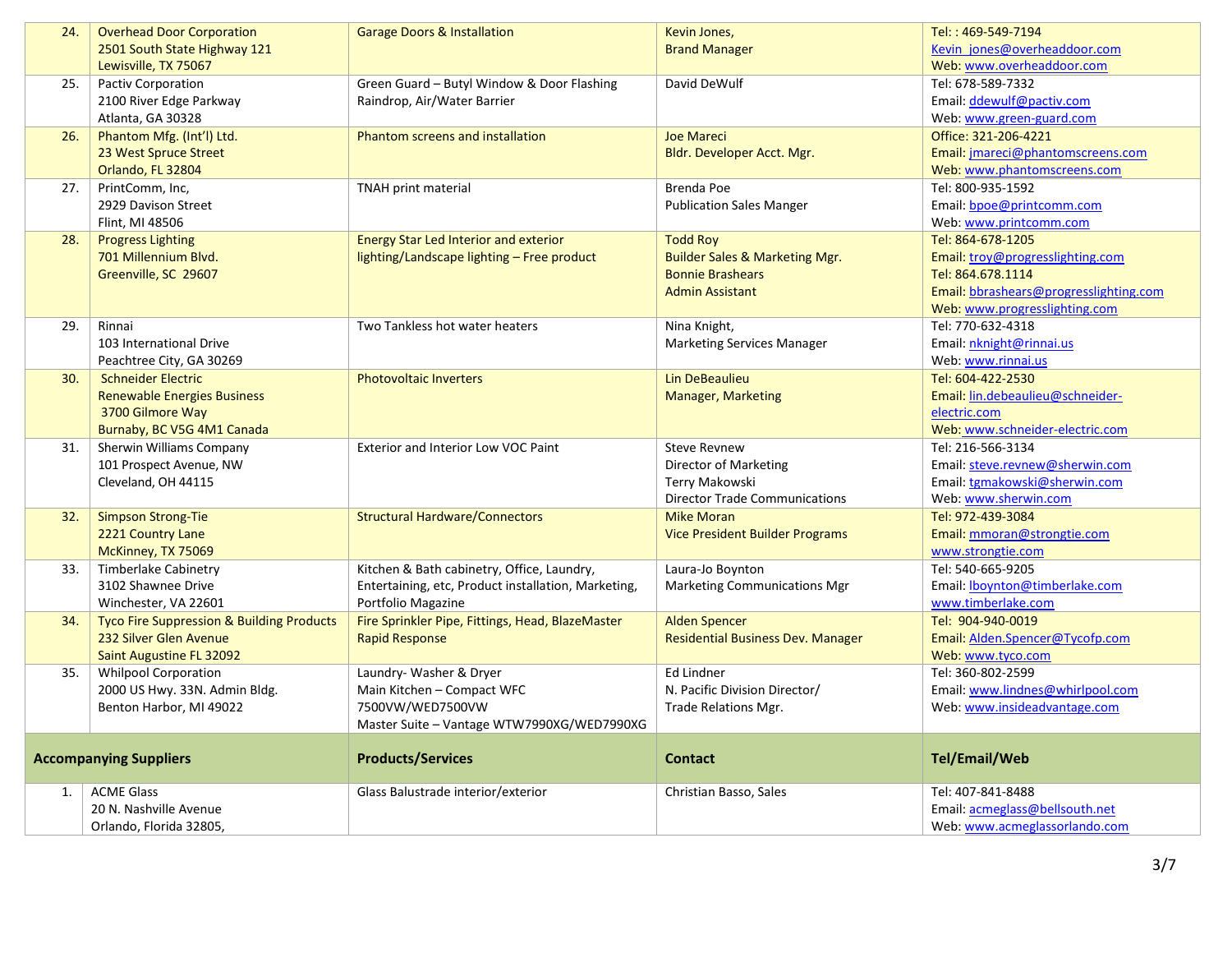| 2.  | A&L Craftsmen, Inc.                     | Finish Carpenter - Interior Trim                   | Al Laneau                                | Tel: 407-832-9894                          |
|-----|-----------------------------------------|----------------------------------------------------|------------------------------------------|--------------------------------------------|
|     | 1371 Hancock Lane                       |                                                    |                                          | Email: alcraftsmen@cfl.rr.com              |
|     | Orlando, FL 32828                       |                                                    |                                          | Web: www.alcraftsmeninc.shutterfly.com     |
| 3.  | Architecture by Phil Kean, LLC          | Architecture and design                            | Phil Kean, President                     | Tel: 407-599-3922                          |
|     | 963 Orange Ave                          |                                                    |                                          | Email: phil@philkeandesigns.com            |
|     | Winter Park, FL 32789                   |                                                    |                                          | Web: www.philkeandesigns.com               |
| 4.  | <b>Aggressive Appliances</b>            | Local Distributor - Jenn-Air / Maytag /            | Andy Anderson,                           | Tel: 407-295-4489                          |
|     | 617 Mercy Drive                         | Whirlpool/Gaggenau Appliances                      | <b>Account Executive</b>                 | Email:aanderson@aggressiveappliances.com   |
|     | Orlando, FL 32805                       |                                                    |                                          | Web: www.aggressiveappliances.com          |
| 5.  | AllStar Concrete & Masonry              | Footings - Layout, Dig & Pour, Slab, Concrete      | Leslie Mercado                           | Tel: 407-574-7577                          |
|     | 2605 Brigg Court                        | Finishing/Concrete Material Foundation Walls -     |                                          | Email: <i>I.mercado@builtbyallstar.com</i> |
|     | Kissimmee, FL 34743                     | Concrete Material / Concrete Pump                  |                                          | Web: www.builtbyallstar.com                |
| 6.  | <b>American Builders Supply</b>         | Trusses - Roof & Floor                             | Don Ador,                                | Tel: 407-321-3667,                         |
|     | 2801 W. Airport Blvd.                   |                                                    | <b>Account Executive</b>                 | Email: dador@americanbuildsupply.com       |
|     | Sanford, FL 32771                       |                                                    |                                          | Web: americanbuildsupply.com               |
| 7.  | Architectural Elegance, Inc.            | Door Hardware Supplier- Emtek Supplier             | Wayne C. Forehand, President             | Tel: 407-682-3800                          |
|     | 704 W. State Road 436, Ste. 116         |                                                    |                                          | Email: wayne@architecturalelegance.com     |
|     | Altamonte Springs, FL 32714             |                                                    |                                          | Web: www.architecturalelegance.com         |
| 8.  | <b>Atlona Technologies</b>              | HD-BaseT HDMI distribution system                  | <b>Chris Bundy</b>                       | Tel: 877-536-3976 / 408-962-0515           |
|     | 1293 Mountain View Alviso Road, Suite A |                                                    |                                          | Email: chris@atlona.com                    |
|     | Sunnyvale, CA 94089                     |                                                    |                                          | Web: www.atlona.com                        |
| 9.  | Brad's Painting Plus, Inc.              | Interior/Exterior Painting                         | Brad Chmielewski, President              | Tel: 321-303-6056                          |
|     | 1222 Northern Way                       |                                                    |                                          | Email: chmiecrew@yahoo.com                 |
|     | Winter Springs, FL 32708                |                                                    |                                          | Web: www.paintingplusorlando.com           |
| 10. | <b>Bright House Networks</b>            | High Definition TV services, DVRs and high speed   | Maggie Dunn                              | Tel: 407-215-5955                          |
|     | 2251 Lucien Way                         | internet services                                  |                                          | Email: maggiedunn@mybrighthouse.com        |
|     | Maitland, FL 32751                      |                                                    |                                          | Web:www.bgighthouse.com                    |
|     | 11. Capri Cork                          | RE-Tire rubber/cork mix flooring, color Peppercorn | Tim Mara, Distributor                    | Tel: 407-629-7447                          |
|     | 1879 Commerce Park East                 |                                                    |                                          | Email: tmara@trinitytile.com               |
|     | Lancaster, PA 17601                     |                                                    |                                          | Web: www.capricork.com                     |
| 12. | <b>CEDIA</b>                            | Technology/ Structured wiring/ system integration  | Dave Chic,                               | Tel: 317-328-4336                          |
|     | 7150 Winston Drive                      |                                                    | <b>Industry Outreach Liaison</b>         | Email: dchic@cedia.org                     |
|     | Indianapolis, IN 46268                  |                                                    |                                          |                                            |
|     | 13. Clare Controls                      | Clare Controls - home automation systems and       | Matthew Bute & Brett Price               | Tel: 888-395-0804                          |
|     | 7519 Pennsylvania Ave Suite 104         | software.                                          |                                          | Email: matthew.bute@clarecontrols.com      |
|     | Sarasota FL 34243                       |                                                    |                                          | Web: www.clarecontrols.com                 |
|     | 14. Charlotte Pipe & Foundry Co.        | Gray and Rainwater design and piping and           | Towanda Long,                            | Tel: 704.348.6450                          |
|     | 2109 Randolph Rd                        | "green" drainage piping made from recycled         | Sr. Mktg. Communications Specialist      | Email: TLong@charlottepipe.com             |
|     | Charlotte, NC 28235                     | content                                            | <b>Greg Nahrgang</b>                     | Email: GNahrgang@charlottepipe.com         |
|     |                                         |                                                    | <b>Technical Services Representative</b> | Web: www.charlottepipe.com                 |
|     | 15. Collis Roofing, Inc.                | Roofing installation                               | Matt Mason                               | Tel:: 321.441.1919                         |
|     | 485 Commerce Way                        |                                                    | Sales / Estimating                       | Email: matt@collisroofing.com              |
|     | Longwood, FL 32750                      |                                                    |                                          | Web: www.CollisRoofing.com                 |
|     | 16. CRT Studio, Inc.                    | <b>Interior Design</b>                             | <b>Charles Robert Turner, President</b>  | Tel: 407.644.3435 / Cell: 407.402.1963     |
|     | 201 West Canton Avenue, Suite 125B      |                                                    |                                          | Email: rob@crtstudio.com                   |
|     | Winter Park, FL 32789                   |                                                    |                                          | Web: www.crtstudio.com                     |
|     |                                         |                                                    |                                          |                                            |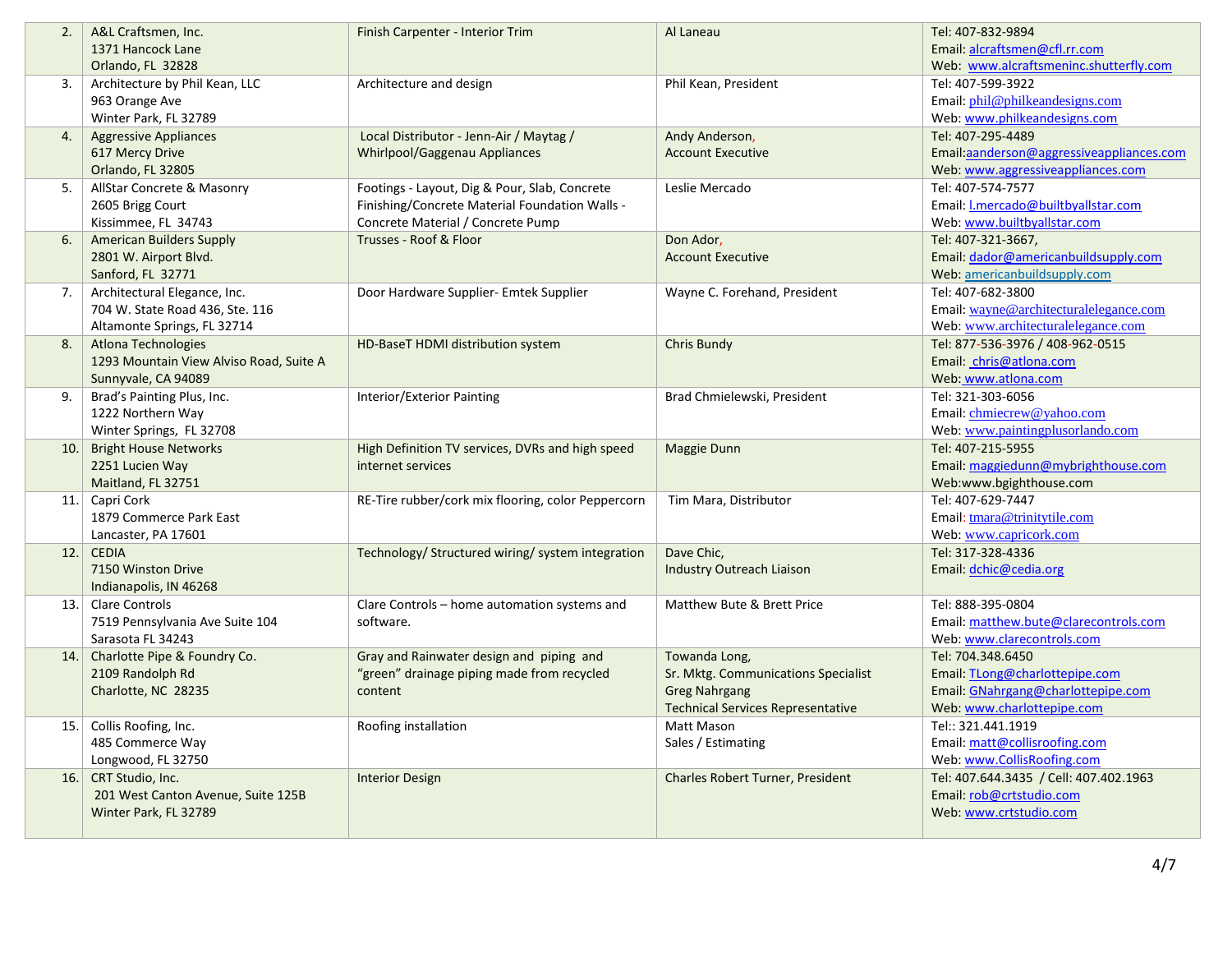| 17. | DEDON                                          | Outdoor furniture                                    | Jennifer Sivertsen                     | Tel: 917-692-6067                                 |
|-----|------------------------------------------------|------------------------------------------------------|----------------------------------------|---------------------------------------------------|
|     | 657-C Brigham Road                             |                                                      | Marketing & Communications Manager, US | Email: jennifer.sivertsen@dedon.us                |
|     | Greensboro, NC 27409                           |                                                      |                                        | Web: www.dedon.us                                 |
| 18. | Digital Projection, Inc.                       | M-Vision Home Cinema DLP projector                   | <b>Richard Hill</b>                    | Tel: 770-420-1350                                 |
|     | 55 Chastain Road, NW, Suite 115                |                                                      |                                        | Email: rhill@digitalprojection.com                |
|     | Kennesaw, GA 30144                             |                                                      |                                        | Web: www.digitalprojection.com                    |
| 19. | Doors in Motion                                | Door and window automation                           | Jay or Michelle                        | Tel: 1-800-426-7113                               |
|     | 16035 N 80 <sup>th</sup> St Suite A            |                                                      |                                        | Email: info@doorsinmotion.net                     |
|     | Scottsdale, AZ. 85260                          |                                                      |                                        | Web: www.doorsinmotion.net                        |
|     | 20. Draper Inc.                                | Aero ultra-low profile projection lift system        | <b>Bob Hadsell</b>                     | Tel: 800-238-7999                                 |
|     | 411 South Pearl St.                            |                                                      |                                        | Email: bhadsell@draperinc.com                     |
|     | Spiceland, Indiana 34385                       |                                                      |                                        | Web: www.draperinc.com                            |
| 21. | Dynamic Epoxy Coatings Inc.                    | Garage Floor,                                        | <b>Willie Valdez</b>                   | Tel: 321-689-9853,                                |
|     | 879 Skyride Road                               |                                                      | Owner                                  | Email: sales@dynamicepoxycoatings.com             |
|     | Clermont, FL 34711                             |                                                      |                                        | Web: www.dynamicepoxycoatings.com                 |
| 22. | <b>East-West Pavers</b>                        | Driveway and walkway pavers Installation             | Austin Wynn Shipes, President          | Tel: 407-252-8520                                 |
|     | 100 W. Livingston Street<br>Orlando, FL 32801  |                                                      |                                        | Email: Austin@eastwestpaverco.com                 |
|     | <b>EcoSmart Fire</b>                           |                                                      |                                        | Web: www.eastwestpaverco.com<br>Tel: 310-945-3335 |
| 23. | 3641 Holdrege Ave, Suite B                     | <b>Bio-Ethanol Fireplaces</b>                        | Chris Alvarez; Sales Representative    | Email: usa@ecosmartfire.com                       |
|     | Los Angeles, CA 90016                          |                                                      |                                        | Web: www.ecosmartfire.com                         |
| 24. | <b>Elevator Solutions</b>                      | <b>Elevator Installation/Service</b>                 | Jimmy Farrow, Owner                    | Tel: 407-889-8681 & 407-579-4009                  |
|     | 3171 Rolling Hills Lane                        |                                                      |                                        | Email: Jimmy@elevatorsolutions-fl.com             |
|     | Apopka, FL 32712                               |                                                      |                                        | Web: www.elevatorsolutions-fl.com                 |
| 25. | <b>Elk Products</b>                            | Home Automation - security and controls              | <b>Todd Hudson</b>                     | Tel: 800-797-9355                                 |
|     | 3266 US Hwy 70                                 |                                                      |                                        | Email: todd.hudson@elkproducts.com                |
|     | Connellys Springs, NC 28612                    |                                                      |                                        | Web: www.elkproducts.com                          |
| 26. | <b>Energy Technology Services</b>              | Solar Design, Installation and Local Distributor for | David E. Bessette                      | Tel: 321.689.2544                                 |
|     | 724 Ensenada Drive                             | solar panels.                                        |                                        | Email: Dbessette1@cfl.rr.com                      |
|     | Orlando, Fl 32825                              |                                                      |                                        | Web: www.energytechnologyservices.net             |
| 27. | <b>EMTEK PRODUCTS</b>                          | Interior door hardware / cabinet hardware / bath     | Trish Rickman                          | Tel: 800-356-2741                                 |
|     | 15250 E Stafford St                            | and door accessories                                 | <b>Marketing Manager</b>               | Email: trickman@emtek.com /                       |
|     | Industry, CA 91744                             |                                                      |                                        | www.emtek.com                                     |
| 28. | <b>FDS Engineering Associates</b>              | Initial Project Design Meeting / Structural Review   | Carl Brown, P.E.                       | Tel: 407-814-2125                                 |
|     | 500 North Maitland Ave. Suite 101              | & Drafting                                           |                                        | Email: cbrown@fdseng.com                          |
|     | Maitland, FL 32751                             |                                                      |                                        | Web: www.fdseng.com                               |
| 29. | Fiberstars                                     | LED lighting of pool                                 | Joe West, National Sales Manager       | Tel: 888-704-2276                                 |
|     | 6678 Owens Drive, Suite 105                    |                                                      |                                        | Email: customerservice@fiberstars.com             |
|     | Pleasanton, CA 94588                           |                                                      |                                        | Web: www.fiberstars.com                           |
| 30. | <b>FireRock Fireplace</b>                      | Summer Kitchen Concrete Cabinet System               | John Bell                              | Tel: 205-639-5000                                 |
|     | 3620 Avenue C                                  |                                                      | CEO                                    | Email: Jbell@firerock.us                          |
|     | Birmingham, AL 35064                           |                                                      |                                        | Web: www.firerock.us.com                          |
| 31. | <b>Florida Association of Native Nurseries</b> | <b>Exterior Landscape plants</b>                     | Cammie Donaldson, Administrator        | Tel: 321-917-1960                                 |
|     | PO Box 972                                     |                                                      | Marc Godts, Project Manager            | Email: cammie@floridanativenurseries.org          |
|     | Melbourne, FL 32902-0972                       |                                                      |                                        | Web: www.afnn.org                                 |
|     |                                                |                                                      |                                        |                                                   |
|     |                                                |                                                      |                                        |                                                   |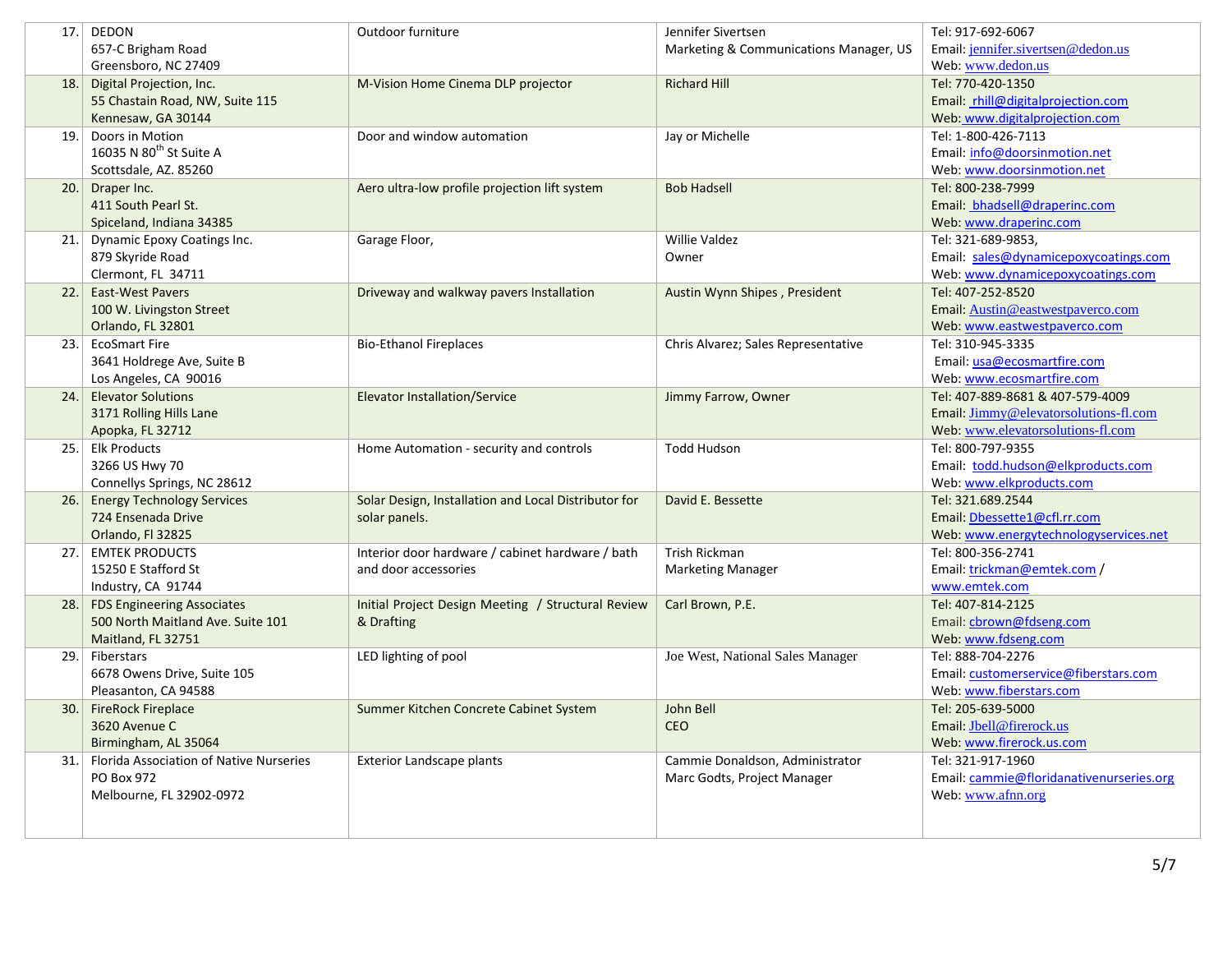| 32.1 | Florida Home Carpet, Inc.<br>2100 N. Ronald Reagan Blvd., Suite 1016<br>Longwood, FL 32750                                            | <b>Carpet Installation</b>                                                                                                                                                           | <b>Ken Maurer</b>                                               | Tel: 407-366-5646<br>Email: fhcovi@aol.com                                                                              |
|------|---------------------------------------------------------------------------------------------------------------------------------------|--------------------------------------------------------------------------------------------------------------------------------------------------------------------------------------|-----------------------------------------------------------------|-------------------------------------------------------------------------------------------------------------------------|
| 33.1 | Florida Native Plant Society<br><b>PO Box 278</b><br>Melbourne, FL 32902-02798                                                        | Exterior Landscape plants                                                                                                                                                            | Cammie Donaldson, Director<br>Catherine Bowman, Project Manager | Tel: 321-917-1960 / Tel: 321-271-6702<br>Email: cammiedonaldson@earthlink.net<br>Web: www.fnps.org                      |
| 34.1 | <b>Four Seasons Gas</b><br>3975 Forrestal Avenue, Suite #100<br>Orlando, FL 32806                                                     | Installation of all gas piping and fixtures and<br>fireplaces                                                                                                                        | Robert Jenkins & Chris Jenkins, Owners                          | Tel:407-859-5424<br>Email: rienkins@fourseasonsgas.com<br>CJenkins@fourseasonsgas.com<br>Web: www.orlandofireplaces.com |
| 35.  | <b>FOREVER LAWN</b><br>11730 Cleveland Ave.<br>Union Town, OH                                                                         | Artificial turf by DuPont                                                                                                                                                            | Jim Karmie                                                      | Tel: 505-239-8165<br>Email: jim@foreverlawn.com<br>Web: www.foreverlawn.com                                             |
| 36.  | <b>Furniture Brands Builder Services</b><br>Furniture, Accessories & Model<br>Merchandising<br>205 Workman ST SW<br>Conover, NC 28613 | Interior Furnishings- Hickory Chair Furniture,<br>Armstrong Relocation, Southern Accessories<br>Today, Global Views, Studio A, Lampworks,<br>Window Magic, Wildcat Territory Bedding | Lisa C. Briand<br><b>Sales Manager</b>                          | Tel: 828-328-2271<br>Email: <i>Icbriand@aol.com</i><br>Web: www.fbbuilderservices.com                                   |
| 37.  | <b>Future Automation</b><br>Unit 2 Kimpton Enterprise Park Claggy Rd<br>Kimpton Hertfiordshire, UK                                    | Flat panel TV lift                                                                                                                                                                   | Ollie French                                                    | Tel: +44 (1438) 8335<br>Email: Ollie@futureautomation.co.uk<br>Web: www.futureautomation.co.uk                          |
| 38.  | Garner Window & Door Sales, Inc.<br>6615 Edgewater Drive<br>Orlando, FL 32810                                                         | Windows, Doors, and Door automation system<br>installation                                                                                                                           | <b>Will Garner</b><br>Owner                                     | Tel: 407-291-6241<br>Email: sales@garnerwindow.com<br>Web: www.garnerwindow.com                                         |
| 39.  | Gary's Quality Mirrors & Glass, Inc.<br>407 Bif Court, Unit B<br>Orlando, FL 32809                                                    | Glass Balustrade installation                                                                                                                                                        | Sean Carruthers                                                 | Tel: 407-857-9684<br>Email: dallascarr@embarq.com<br>Web: www.garysqualitymirrors.com                                   |
| 40.  | <b>Girem Tile Work Inc</b><br>829 W. Charing Cross<br>Lake Mary, FL 32746                                                             | Tile installation                                                                                                                                                                    | Raj Girem<br><b>Henri Girem</b><br>Owners                       | Tel: 407-247-9556<br>Tel: 321-303-5962<br>Email: rgirem@yahoo.com                                                       |
|      | 41. GM Fleet / Commercial Group<br>100 Renaissance Center<br>Detroit, MI 48265                                                        | Volt - Electric Car                                                                                                                                                                  | Carmen Cotto<br><b>Commercial Dealer Promotions</b>             | Tel: 313-667-9493<br>Email: carmen.cotto@gm.com                                                                         |
| 42.  | <b>Gunite Works</b><br>149 Pineda Street<br>Longwood, FL 32750                                                                        | Pool Shell, Gunite & Excavating                                                                                                                                                      | Anthony Ghodino<br>Owner                                        | Tel: 407-834-4413<br>Web: www.guniteworks.com                                                                           |
|      | 43. Gutter King<br>4994 W. Robinson Street<br>Orlando, FL 32811,                                                                      | Gutters                                                                                                                                                                              | Paul Pulino                                                     | Tel: 407-932-3221<br>Web: www.gutterkingorlando.com                                                                     |
| 44.  | <b>Hanson Hardscapes</b><br>1590 North Andrews Avenue<br>Pompano Beach, FL 33069                                                      | AquaPave, Turf Block and permeable<br>pavement system                                                                                                                                |                                                                 | Tel: 800-273-7084<br>Email: hardscapes@hanson.com<br>Web: www.hansonhardscapes.com                                      |
| 45.  | Harmar<br>18505 E. 163rd St.<br>Lake Winnebago, MO 64034                                                                              | Elevator/Installation                                                                                                                                                                | Mike Vogt<br><b>COO</b>                                         | Tel: 816-744-2404<br>Email: mike.vogt@harmar.com<br>Web: www.harmar.com                                                 |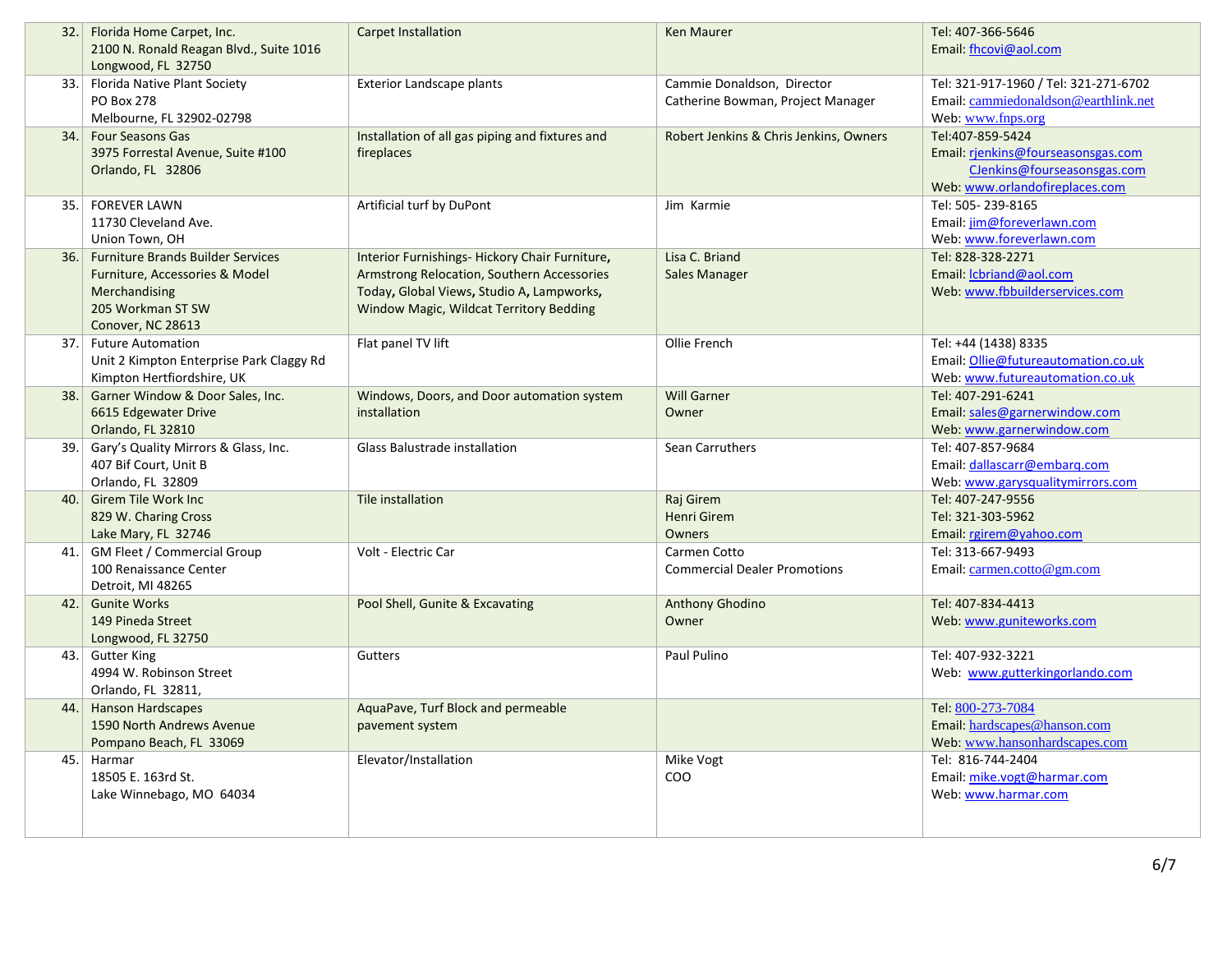|      | 46. Hart & Cooley Inc<br>5030 Corporate Exchange Blvd       | Diffusers & Grilles                                                             | <b>Dustin Isenhoff</b>                  | Tel: 1.800.433.6341<br>Email: dustin.Isenhoff@hartcool.com |
|------|-------------------------------------------------------------|---------------------------------------------------------------------------------|-----------------------------------------|------------------------------------------------------------|
|      | Grand Rapids, MI 49512                                      |                                                                                 |                                         | Web: www.hartandcooley.com                                 |
| 47.1 | Heat Transfer Products, Inc.                                | Versa Solar / Phoenix Gas-Solar Hot Water Tank                                  | Gary Metzgar                            | Tel: 256-565-9707                                          |
|      | 120 Braley Road                                             | Members of AGA and Mary Carson                                                  | Southeast Regional Director             | Email: gary.metzgar@htproducts.com                         |
|      | East Freetown, MA 02717-0429                                |                                                                                 |                                         | Web: www.htproducts.com                                    |
| 48.  | Henrich-Luke & Swaggerty                                    | Survey                                                                          | Mark Luke, owner                        | Tel: 407-647-7346                                          |
|      | 1260 Belle Avenue, #207                                     |                                                                                 |                                         | Email: mark@floridalandsurveyor.com                        |
|      | Winter Springs, FL 32708                                    |                                                                                 |                                         | Web: www.floridalandsurveyor.com                           |
| 49.  | Holloway Plumbing Company, Inc.                             | Plumbing installation                                                           | Mike Holloway                           | Tel: 407-291-9363                                          |
|      | 6819 Edgewater Drive                                        |                                                                                 |                                         | Email: inquire@hollowayplumbing.com                        |
|      | Orlando, FL 32810                                           |                                                                                 |                                         | Web: www.hollowayplumbing.com                              |
| 50.  | iPort                                                       | iPort - In-wall music system for iPod                                           | <b>Mike Gregory</b>                     | Tel: 888-454-7678                                          |
|      | 212 Avenida Fabricante                                      | (provides freedom from the constraints of                                       |                                         | Email: mikeg@danainnovations.comm                          |
|      | San Clemente CA 92672                                       | headphones and miniaturized speaker systems)                                    |                                         | Web: www.iportmusic.com                                    |
| 51.  | Keller Outdoor, Inc.                                        | Landscaping labor & Irrigation                                                  | Bobby Keller, President                 | Tel: 407-330-0557                                          |
|      | 2150 Marquette Avenue                                       |                                                                                 |                                         | Email: bkeller@kelleroutdoorfla.com                        |
|      | Sanford, FL 32773                                           |                                                                                 |                                         | no website                                                 |
| 52.  | Kleen Sweep, Inc.                                           | <b>Construction Clean &amp; Final Clean-up</b>                                  | Steve Michalewski-                      | Tel: 407-333-0003                                          |
|      | P.O. Box 953068                                             |                                                                                 |                                         | Email: steve@kleensweepinc.org                             |
|      | Lake Mary, FL 32795                                         |                                                                                 |                                         | Web: www.kleensweepinc.net                                 |
| 53.1 | Krown Lab                                                   | Barn Door Sliding Hardware                                                      | Valerie Duback                          | Tel: 503-292-6998                                          |
|      | 939 S.E. Alder Street, Unit 5                               |                                                                                 |                                         | Email: Valerie@krownlab.com                                |
|      | Portland, Oregon 97214                                      |                                                                                 |                                         | Web: www.krownlab.com                                      |
| 54.  | Logix Insulated Concrete Forms                              | ICF, Insulated concrete forms                                                   | <b>Mike Russell</b>                     | Tel: 904-412-1248                                          |
|      | 199-1917 W4th Ave                                           |                                                                                 | Regional Territory Manager/Technical    | Email: mikerlogixicf@gmail.com                             |
|      | Vancouver, FL 33133                                         |                                                                                 | Support                                 | Web: www.logixicf.com                                      |
| 55.  | Maschmeyer Concrete/Block/Steel<br>1601 Ronald Reagan Blvd. | Footings - Steel, Rebar & Dowels / Foundation<br>Walls - Reinforcement-concrete | Vince Murphy                            | Tel: 407-467-4778<br>Email: vmurphy@maschmeyer.com         |
|      |                                                             |                                                                                 |                                         | Web: www.maschmeyer.com                                    |
|      | Longwood, FL 32750<br>56. Massey Services, Inc.             | <b>Premise Pro Termite Pre Treatment</b>                                        | <b>Mike Adams</b>                       | Tel: 407-898-5880                                          |
|      | 3210 Clay Avenue, Suite C                                   | <b>Bora Care Termite Treatment</b>                                              | <b>General Manager New Construction</b> | Web: www.masseyservices.com                                |
|      | Orlando, FL 32804                                           |                                                                                 | Division                                |                                                            |
| 57.1 | MC Construction Group, Inc.                                 | Framing & ICF Installation                                                      | Mark Stark                              | Tel: 321-689-4256                                          |
|      | 17602 Fosgate Road                                          |                                                                                 | Chaz Ireland                            | Tel: 321-689-5723                                          |
|      | Montverde, FL 34756                                         |                                                                                 |                                         | Email: starkconstruction@embargmail.com                    |
| 58.  | <b>Middle Atlantic Products</b>                             | Supplied complete BGR series equipment racks,                                   | <b>Mark Tracy</b>                       | Tel: 973-839-1011                                          |
|      | 300 Fairfield Road                                          | wire management, power conditioning, battery                                    |                                         | Email: mtracy@middleatlantic.com                           |
|      | Fairfield, NJ 07004                                         | backup and cooling for all electronics                                          |                                         | Web: www.middleatlantic.com                                |
| 59.  | Milestone AV Technologies                                   | Home Automation - mounting and display                                          | Mike Moon                               | Tel: 952-277-3991                                          |
|      | 8401 Eagle Creek Parkway                                    | solutions for various audiovisual technologies.                                 |                                         | Email: Mike.Moon@milestone.com                             |
|      | Savage, MN 55378                                            |                                                                                 |                                         | Web: www.milestone.com                                     |
| 60.1 | Millenia Bath                                               | <b>Plumbing Fixture Product Specifications</b>                                  | <b>Dennis Twomey</b>                    | Tel: 321-297-2337                                          |
|      | 130 Bomar Court, Unit 190                                   |                                                                                 |                                         | Email: Dstdst85@hotmail.com                                |
|      | Longwood, FL 32750                                          |                                                                                 |                                         |                                                            |
|      |                                                             |                                                                                 |                                         |                                                            |
|      |                                                             |                                                                                 |                                         |                                                            |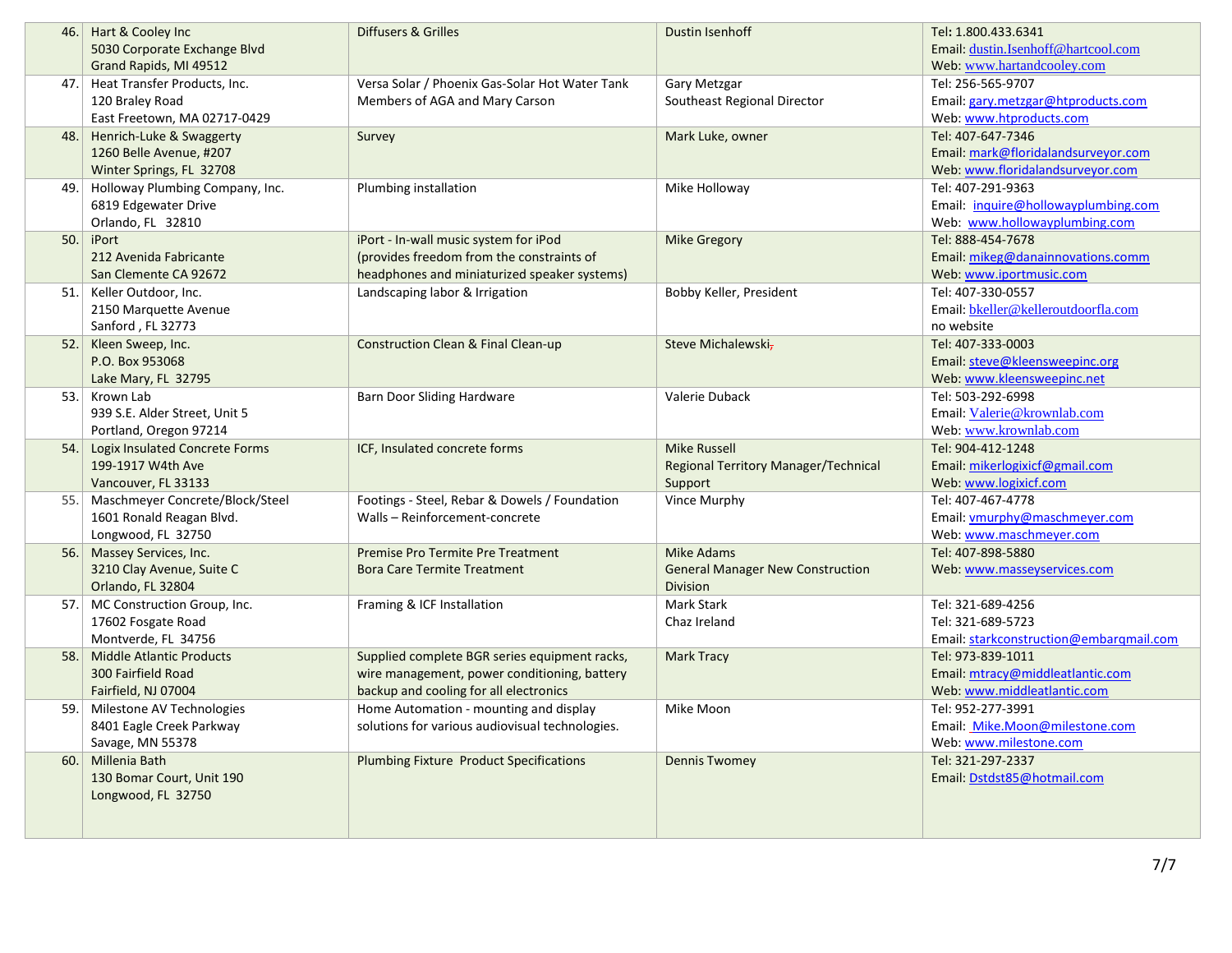| 61. | Mobotix AG                               | T24 next-generation door intercom and access           | Keith Romano                    | Tel: 800-MOBOTIX                         |
|-----|------------------------------------------|--------------------------------------------------------|---------------------------------|------------------------------------------|
|     | 110 Wall Street, 22nd Floor              | control system                                         |                                 | Email: keith.romano@mobotix.com          |
|     | New York, NY 10005                       |                                                        |                                 | Web: www.mobotix.com                     |
| 62. | <b>NAHB Research Center</b>              | <b>Energy Consultant &amp; National Green Building</b> | Thomas Kenney,                  | Tel: 301-430-6246                        |
|     | 400 Prince George's Blvd,                | <b>Standard Certification</b>                          | P.E., VP Engineering & Research | Email: tkenney@nahbrc.org                |
|     | Upper Marlboro, MD 20774                 |                                                        | Amber Wood,                     | Tel: 301-430-6309                        |
|     |                                          |                                                        | <b>Energy Programs Manager</b>  | Email: awood@nahbrc.com                  |
| 63. | Napolean (Wolf Steel Ltd)                | Bellagio Patio Heater and LHD50 Modern Direct          | David Coulson                   | Tel: 705-726-4278                        |
|     | 214 Bayview Drive                        | Vent Fireplace                                         | National Manager, Advertising   | Email: dcoulson@napoleonproducts.com     |
|     | Barrie, Ontario Canada L4N 4Y8           |                                                        |                                 | Web: www.napoleonfireplaces.com          |
| 64. | Nordic Engineered Wood                   | Structural framework: Joists, Lam Beams, Rim,          | Jean-Marc Dubois                | Tel: 518-869-9116                        |
|     | 629 Vanderlyn Lane                       | Headers, Columns and Wall Studs                        |                                 | Email: jmdubois@nordicewp.com            |
|     | Slingerlands, NY 12159                   |                                                        |                                 | Web: www.nordicewp.com                   |
| 65. | Orange County Environmental, LLC         | Dumpsters, Debris Collection & Recycling               | Mark Revell,                    | Tel: 407-592-5085                        |
|     | P.O. Box 1749                            |                                                        | Field Service Rep               |                                          |
|     | Sorrento, FL 32776                       |                                                        |                                 |                                          |
|     | 66. Orlando Pools By Design              | Pool design, materials and installation                | <b>Matt Szafran</b>             | Tel: 407-829-4487                        |
|     | 380 South State Road 434, Suite 1004-319 |                                                        | President                       | Email: mszafran@orlandopoolsbydesign.com |
|     | Altamonte Springs, FL 32714              |                                                        |                                 | Web: www.orlandopoolsbydesighn.com       |
| 67. | <b>Pentair Pool Products</b>             | Variable speed pumps, salt system, automation          | Joe Gilman                      | Tel: 800-831-7133                        |
|     | 1620 Hawkins Avenue                      | controls                                               | <b>Regional Sales Rep</b>       | Fax: 800-284-4151                        |
|     | Sanford, NC 27330                        |                                                        |                                 | Web: www.pentairpool.com                 |
| 68. | Phil Kean Designs, Inc.                  | Architect/Builder - TNAH 2012 Show Home                | Phil Kean                       | Tel: 407-599-3922                        |
|     | 963 Orange Ave                           |                                                        | President                       | Email: phil@philkeandesigns.com          |
|     | Winter Park, FL 32789                    |                                                        | <b>Brad Grosberg</b>            | Email: brad@philkeandesigns.com          |
|     |                                          |                                                        | <b>Vice President</b>           | Web: www.philkeandesigns.com             |
| 69. | <b>Premier Roofing</b>                   | Waterproofing - balcony decks & screen tracks          | Craig Anderson                  | Tel: 321-303-8802                        |
|     | 437 W. Crystal Drive                     |                                                        | Owner                           | Email: craig@premierrfg.com,             |
|     | Sanford, FL 32773                        |                                                        |                                 | Web: premierrfg.com,                     |
| 70. | <b>Redmon Design Company</b>             | Landscape Architect                                    | <b>Scott Redmon</b>             | Tel: 407-647-2006                        |
|     | 9315 S US Hwy 17-92                      |                                                        | President                       | Email: scott@redmondesign.com            |
|     | Maitland, FL 32751                       |                                                        |                                 | Web: www.redmondesign.com                |
| 71. | <b>Regency Fireplace Products</b>        | Outdoor fireplace to accompany glass water table       | <b>Tracy Zomar</b>              | Tel: 604-946-5155                        |
|     | 6988 Venture Street                      | feature.                                               | Senior VP of Operations         | E-mail: tzomar@regency-fire.com          |
|     | Delta, BC Canada V4G 1H4                 |                                                        |                                 | Web: www.regency-fire.com                |
| 72. | <b>Residential Building Supply</b>       | <b>Wood Doors Trim Material</b>                        | Dan Pugh                        | Tel: 407-256-3599                        |
|     | 327 E. Highbanks Road                    |                                                        | Owner                           | Email: dan@residentialbuildingsupply.com |
|     | DeBary, FL 32713                         |                                                        |                                 | Web: www.residentialbuildingsupply.com   |
| 73. | Residential Renovations, Inc.            | Window and Door Installation                           | James Robert                    | Tel: 407-468-3092                        |
|     | 22902 Lake Seneca Road                   |                                                        |                                 |                                          |
|     | Eustis, FL 32736                         |                                                        |                                 |                                          |
| 74. | RESYSTA North America, Inc.              | <b>Composite Decking</b>                               | Arne Zenneck                    | Tel: 909-465-1000                        |
|     | 13771 Roswell Avenue, Suite H            |                                                        | <b>Head of Sales</b>            | Email: arne.zenneck@resysta.com          |
|     | Chino, Califoria, 91710                  |                                                        |                                 | Web: www.resysta.com                     |
| 75. | RH Peterson Company                      | Fire Magic Out Door Kitchen                            | Elaine Remy                     | Tel: 626-369-5085 x114                   |
|     | 14724 E. Proctor Ave                     |                                                        | Director of Marketing           | Email: eremy@rhpeterson.com              |
|     | City of Industry, CA 91746               |                                                        |                                 | Web: www.rhpeterson.com                  |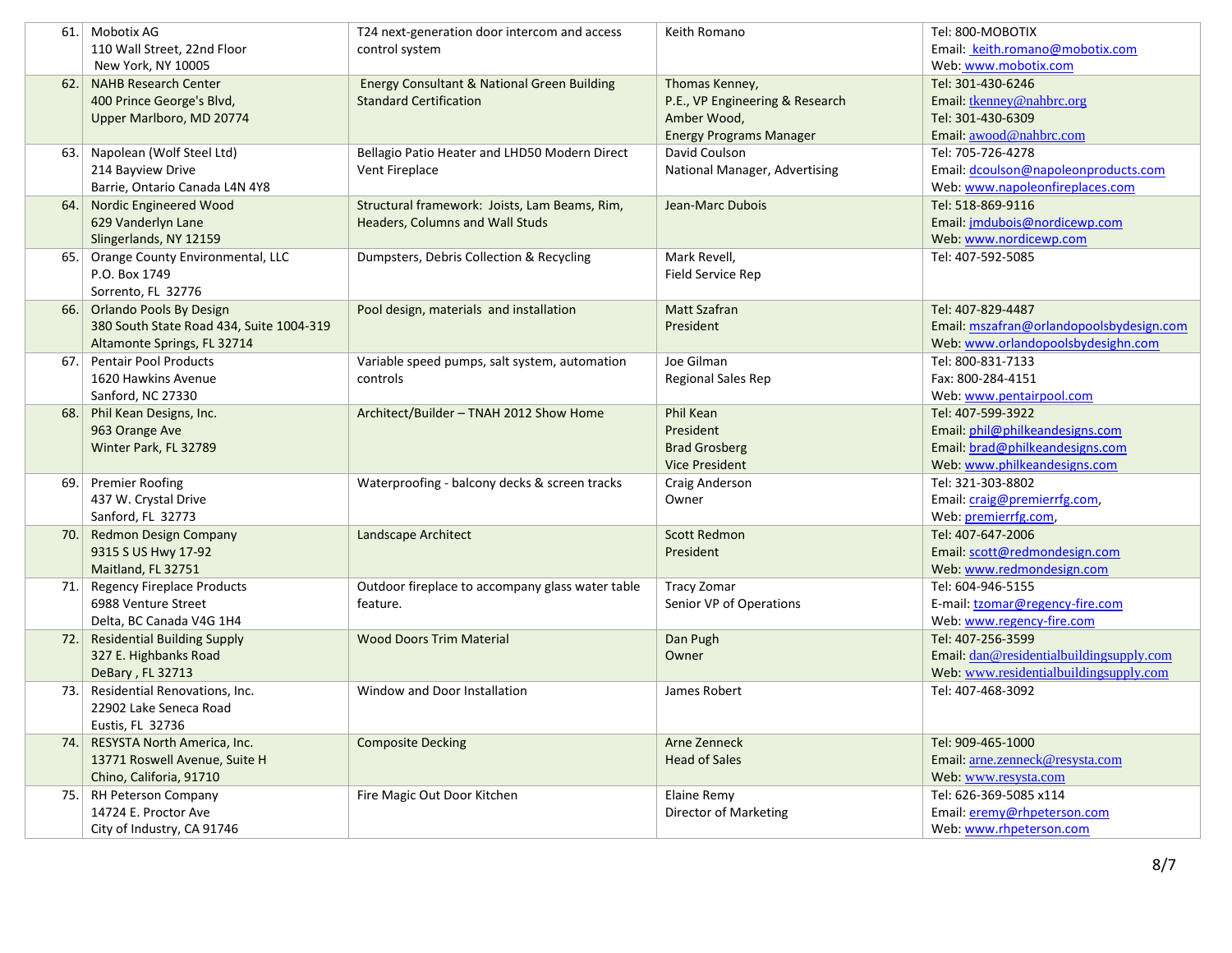|      | 76. R.K. Edwards<br>1967 Corporate Square, Suite 111<br>Longwood, FL 32750        | Drywall Installation - Level 5                                                         | Ron Edwards                                                                                                              | Tel: 407-830-5457                                                                                                                                    |
|------|-----------------------------------------------------------------------------------|----------------------------------------------------------------------------------------|--------------------------------------------------------------------------------------------------------------------------|------------------------------------------------------------------------------------------------------------------------------------------------------|
| 77.1 | Robin Wade Furniture<br>803 Hermitage Drive # 4124<br>Florence, AL 35630          | Custom furniture maker - Dining Table, Office<br>Desk, Upstairs Cocktail Table,        | Robin Wade<br>Owner                                                                                                      | Tel: 256-766-0049<br>Email: robinwadefurniture@mac.com<br>Web: www.robinwadefurniture.com                                                            |
| 78.  | <b>Schluter Systems</b><br>194 Pleasant Ridge Road<br>Plattsburgh, NY 12901-5841, | Shower waterproofing system                                                            | Larry Horton<br><b>National Sales Manager</b>                                                                            | Tel: 800-472-4588<br>Email: rplank@schluter.com<br>Web: www.schluter.com                                                                             |
| 79.  | Signature Art Glass<br>2530 Industrial Blvd<br>Orlando, FL 32804                  | Glass Backsplash                                                                       | Eric Mendelsohn                                                                                                          | Tel: 407-253-1724<br>Email: emendelsohn@bellsouth.net<br>Web: www.signatureartglass.com                                                              |
| 80.  | SimplexGrinnell<br>One Town Center Road<br>Boca Raton, FL 33486                   | Fire-sprinkler System installation                                                     | G. Sullinger                                                                                                             | Tel: 561.988.3600<br>Email: gsullinger@simplexgrinnell.com<br>Web: www.simplexgrinnell.com                                                           |
| 81.  | Sonance<br>212 Avenida Fabricante<br>San Clemente CA 92672                        | Home Automation - In-wall speaker                                                      | Mike Gregory                                                                                                             | Tel: 800-582-7777<br>Email: mikeg@danainnovations.com<br>Web: www.sonance.com                                                                        |
|      | 82. South Central Pool Supply<br>265 W. Marvin Avenue<br>Longwood, FL 32750       | Pool plumbing and electrical fixtures                                                  | David Falk, Regional Manager                                                                                             | Tel: 407-830-6291<br>Web: www.scppool.com                                                                                                            |
| 83.1 | Southern Fields, Inc.<br>1340 Crescent Lake Drive<br>Windermere, FL 34786         | Site Work                                                                              | David Loosemore                                                                                                          | Tel: 407-876-1120                                                                                                                                    |
|      | 84. Southern Window Design<br>2233 West Fairbanks Avenue<br>Winter Park, FL 32789 | Local distributor of Jeld-Wen doors, supplied and<br>installed exterior Jeld-Wen doors | Neil Radloff, Owner                                                                                                      | Tel: 407-696-3200<br>Email: neil@eswd.com<br>Web: www.southernwindowdesign.com                                                                       |
| 85.  | Speakercraft, Inc.<br>940 Columbia Ave.<br>Riverside, California 92507            | Home Automation - speakers and control systems                                         | Linda Van Zanten<br>V.P. International Sales<br>Victor Baut                                                              | Tel: 800-448-0976<br>Email: <b>Ivanzanten@speakercraft.com</b><br>Email: victor@speakercraft.com<br>Web: www.speakercraft.com                        |
| 86.  | <b>SportsArt Fitness</b><br>19510 144th Ave. NE, STE A1<br>Woodinville, WA 98072  | <b>Gym Equipment</b>                                                                   | Kimberly O'Laughlin<br><b>Regional Sales Manager</b><br>Amber Maechler<br><b>Marketing &amp; Communications Director</b> | Cell: 214-533-4018<br>Email: kim@sportsartamerica.com<br>Tel: 800.709.1400~106<br>Email: amber@sportsartamerica.com<br>Web: www.sportsartfitness.com |
| 87.  | Stark Construction,<br>17602 Fosgate Road<br>Montverde, FL 34756                  | ICF distributor                                                                        | Mark Stark<br>Chaz Ireland                                                                                               | Tel: 321-689-4256<br>Tel: 321-689-5723<br>Email:<br>starkconstruction@embarqmail.com                                                                 |
| 88.  | <b>Stewart Filmscreen</b><br>1161 Sepulveda Blvd<br>Torrance, CA 90502            | Stealth trapdoor hidden motorized projection<br>screen                                 | Joaquin Rivera                                                                                                           | Tel: 800-762-4999<br>Email: joaquin@stewartfilm.com<br>Web: www.stewartfilm.com                                                                      |
| 89.  | Stone Crazy, Inc.<br>3781 Commerce Loop<br>Orlando, FL 32808                      | <b>Countertop Fabrication</b>                                                          | Jake Lechtner & Carol Lechtner & Joe<br>Borsellino,<br>Principals                                                        | Tel: 407-290-5790<br>Email: StoneCrazy@bellsouth.net<br>Web: www.stonecrazyorlando.com                                                               |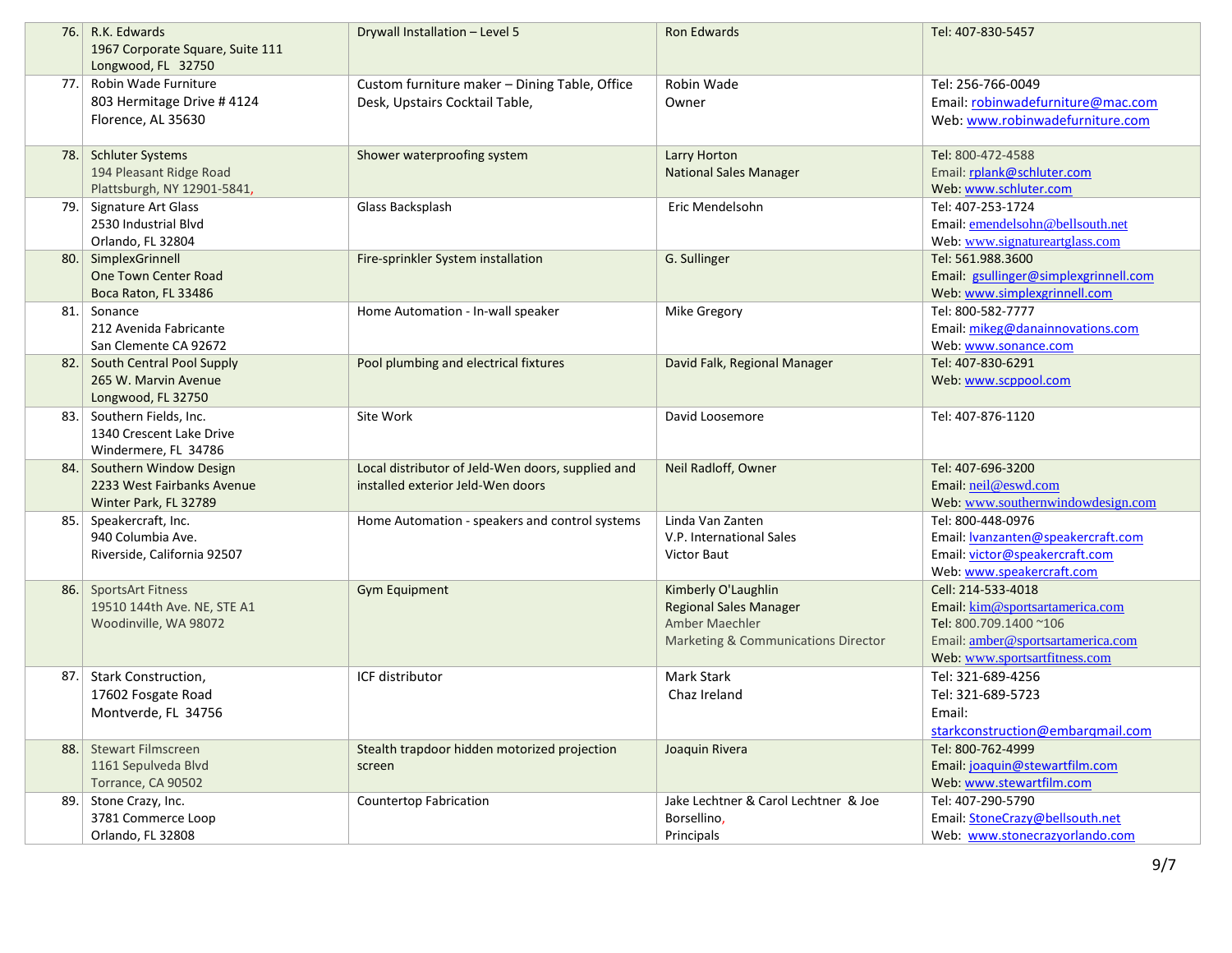| 90.1 | <b>StrucSure Risk Management Group</b>    | <b>Structural Home Warranty</b>                   | Adria A. Ellerbrock                | Tel: 877-806-8777                       |
|------|-------------------------------------------|---------------------------------------------------|------------------------------------|-----------------------------------------|
|      | 6825 E. Tennessee Ave., Suite #410        |                                                   | <b>Vice President of Marketing</b> | Email: AEllerbrock@strucsure.com        |
|      | Denver, CO 80224                          |                                                   |                                    | Web: www.s-rmg.com                      |
|      | 91. SurgeX                                | XN120 professional multi-circuit surge protection | Rick Komendera                     | Tel: 800-645-9721                       |
|      | 517 North Industrial Dr                   | for hardwired outlets and devices                 |                                    | Email: rkomendera@surgex.com            |
|      | Zebulon, NC 27597                         |                                                   |                                    | Web: www.surgex.com                     |
|      | 92. TECO Peoples Gas                      | <b>Gas Supplier</b>                               |                                    | Tel: 407-425-4662                       |
|      | 702 North Franklin Street / P.O. Box 2562 |                                                   |                                    | Web: www.peoplesgas.com                 |
|      | Tampa, Florida 33601-2562                 |                                                   |                                    |                                         |
|      |                                           |                                                   |                                    |                                         |
| 93.  | TECNO-Glass Corp.                         | Interior and exterior tempered glass railings     |                                    | Tel: 305-909-6276                       |
|      | 12252 SW 128th Ct #106                    |                                                   |                                    | Web Page: www.tecnoglassmiami.com       |
|      | Miami, FL 33186                           |                                                   |                                    |                                         |
| 94.1 | <b>Thomas Lumber</b>                      | <b>Lumber Materials</b>                           | John Lorch, sales                  | 407-948-7730                            |
|      | 231 W. Gore Street                        |                                                   |                                    | Email: jlorch@thomaslumber.com          |
|      | Orlando, FL 32806-1034                    |                                                   |                                    | Web: www.thomaslumber.com               |
|      | 95. Triad Speakers                        | In-ceiling audiophile speaker system, Designer    | <b>Bruce Franklin</b>              | Tel: 800-666-6316                       |
|      | 15835 NE Cameron Blvd                     | Series invisible speakers, in-wall and in-ceiling |                                    | Email: bfranklin@triadspeakers.com      |
|      | Portland, OR 97230                        | subwoofers                                        |                                    | Web: www.triadspeakers.com              |
|      | 96. Trinity Tile Group                    | Tile setting material & Capri Cork distributor    | Tim Mara, Owner                    | 407-629-7447,                           |
|      | 976 Orange Ave.                           |                                                   |                                    | Email: tmara@trinitytile.com,           |
|      | Winter Park, FL 32789                     |                                                   |                                    | Web: www.trinitytile.com                |
|      | 97. Two Trails, Inc.                      | Green Build Consultant/Verifier                   | Drew Smith, President              | Tel: 941-776-8680                       |
|      | 4411 Bee Ridge Road, # 294                |                                                   |                                    | Email: drew@twotrails.com               |
|      | Sarasota, FL 34233                        |                                                   |                                    | Web: www.twotrails.com                  |
| 98.  | <b>United Solar Ovonic</b>                | PVL-68 solar laminate - 68 watts of peak power.   | George Zaharopoulos                | Tel: 248-293-0440 / Cell: 248-943-8844  |
|      | 3800 Lapeer Rd                            |                                                   |                                    | Email: gzaharopoulos@uni-solar.com      |
|      | Auburn Hills, MI, 48326                   |                                                   |                                    | Web: www.uni-solar.com                  |
| 99.  | <b>Universal Engineering Services</b>     | Soil Testing                                      | <b>Fred Schmalzer</b>              | Tel: 407-423-0504                       |
|      | 3532 Maggie Blvd.                         |                                                   |                                    | Email: getinfo@universalengineering.com |
|      | Orlando, FL 32811                         |                                                   |                                    | Web: www.universalengineering.com       |
|      | 100 Universal Limited Art Editions, Inc.  | <b>Artwork Consignment</b>                        | <b>Bill Goldston</b>               | Tel: 631-665-2291                       |
|      | 1446 N. Clinton Avenue                    |                                                   |                                    | Email: marie@ulae.com                   |
|      | Bay Shore, N.Y., 11706                    |                                                   |                                    | Web: www.ulae.com                       |
|      | 101 Walk on Wood                          | Hardwood Flooring Installation                    | Rob Mercier, Assistant Director    | Tel: 321-229-5663                       |
|      | 753 North Hwy 17-92                       |                                                   |                                    | Email: rtmercier@gmail.com              |
|      | Longwood, FL 32750                        |                                                   |                                    | Web: www.walkonwoodcfl.com              |
|      | 102 WatersEdge                            | <b>Pool Interior Finish</b>                       | <b>Rav Sidhu</b>                   | Tel: 407-365-4600                       |
|      | 85 Alafaya Woods Blvd.                    |                                                   |                                    | Web: www.myonestooppoolshop.com         |
|      | Oviedo, FL 32765                          |                                                   |                                    |                                         |
|      | 103 WinDoor, Inc.                         | Windows & sliding glass doors                     | <b>Russell Traficante</b>          | Tel: 407-481-8400 / Cell: 407-402-8633  |
|      | 7500 Amsterdam Drive                      |                                                   | Vice President/Co-Owner            | Email: rtraficante@windoorinc.com       |
|      | Orlando, FL 32832                         |                                                   |                                    | Web: www.windoorinc.com                 |
|      | 104 Y2K Electrical Systems, Inc.          | HV electrical installation                        | Dan Deweese                        | Tel: 407-831-7770, Email:               |
|      | 959 Explorer Cove, Suite 115              |                                                   | Owner                              | y2kelectric@embargmail.com,             |
|      | Altamonte Springs, FL 32701               |                                                   |                                    |                                         |
|      |                                           |                                                   |                                    |                                         |